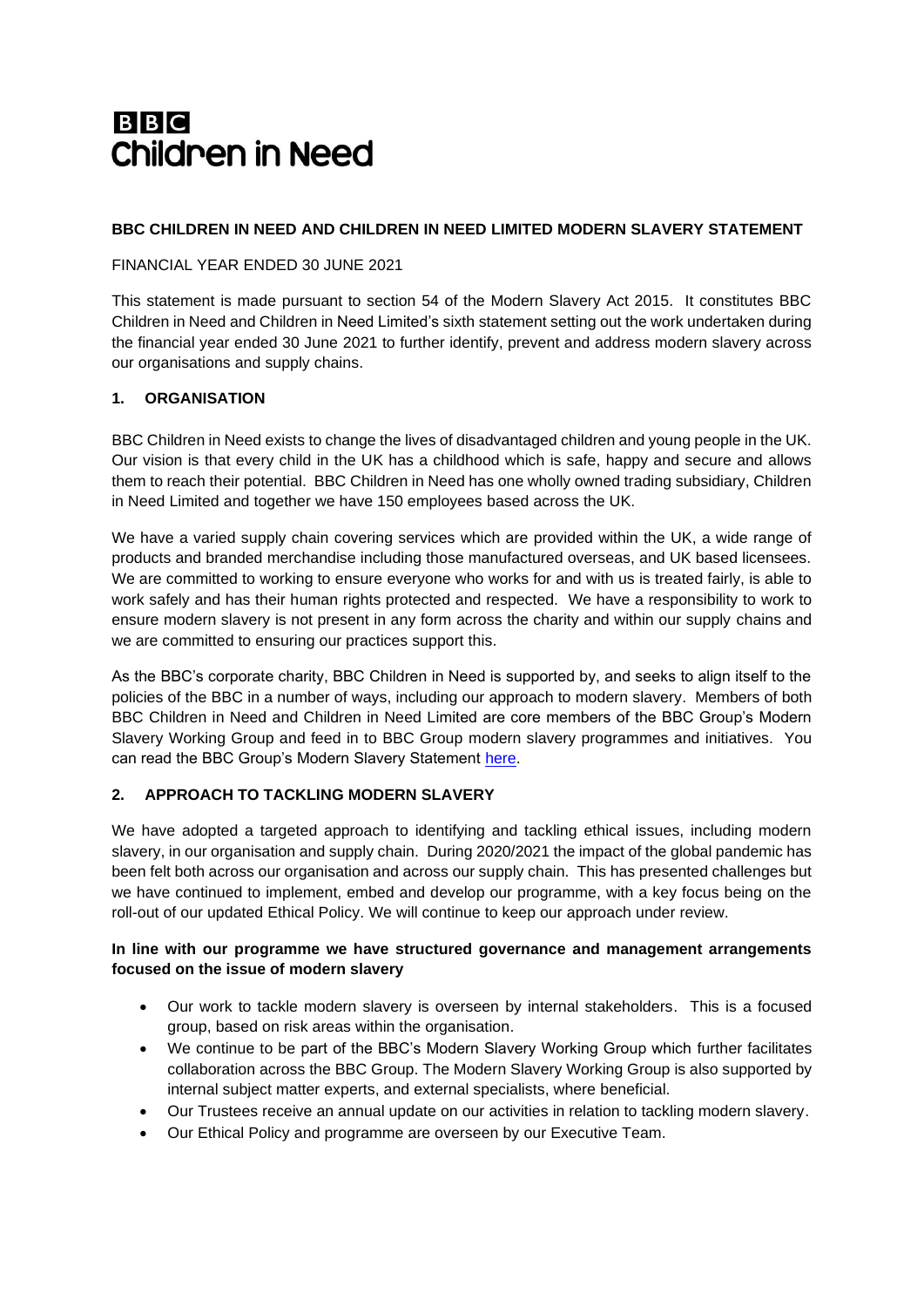### **We have continued to ensure our people and suppliers are aware of our policies which highlight our ethical requirements**

- Our policies and guidelines across our organisation and the BBC set out our expectations of our people, stakeholders and suppliers. All staff involved in sourcing or licensing of products are also expected to follow the requirements of our ethical trading programme.
- Our Ethical Policy sets out our expectations of our suppliers. It is in line with the **Ethical Trading Initiative Base Code** and reflects the **International Labour Organisations Conventions and Recommendations** including clauses covering forced labour. This policy forms part of our standard Supplier Terms of Trade, Freelance Terms and our agreements with corporate partners and licensees, except in cases where licensees' own policies are deemed to set a higher standard than or equivalent to ours. The policy sets out our requirements on labour standards and is prefaced by a list of minimum standards that partners must meet before we are able to work with them. It is issued at the point of engagement with the individual or supplier and is reviewed periodically, with the most recent review resulting in an updated policy being issued this year. A copy of our Ethical Policy is available on request.
- We continued to communicate the BBC's Code of Conduct internally to all members of the organisation. The Code sets our expectations of ethical conduct, fair, respectful treatment, and also highlights how our employees and others engaged on BBC Children in Need business may raise concerns.

# **Risk assessment is a crucial factor in informing and determining the priorities and focus of our modern slavery programme**

- We conducted an annual risk assessment to identify where greater ethical risk exists to help target our activity. Examples include where workers are more likely to be at risk of ethical issues, including modern slavery, based on the type of product or service being provided, their geographic location and any known previous issues or the scale and type of our relationship with suppliers. These factors affect our ability to influence and impact change.
- We continue to determine that our risk is greatest in our supply chain categories of official merchandise, branded product for promotional use and licensed product. Our due diligence measures described in this statement therefore continue to predominantly focus on these areas.

# **Our due diligence processes were embedded across the organisation and strengthened for key licensing partners and new suppliers**

- We have continued to focus on embedding the more detailed due diligence processes that we have previously introduced into our licensed product approval process.
- In addition, we focused on our largest licensing partner and have undertaken more detailed due diligence by reviewing factory audits for key ranges of licensed product.
- We continue to review ethical trade questionnaires or audit reports for our core products.
- Our on-boarding and tender processes for new suppliers and licensees continue to apply focus to our ethical trade requirements to ensure consistency in evaluating potential partners' ethical trade processes and controls prior to the start of any relationship.
- Finally, we continued to seek support from internal specialists within the BBC to conduct a second verification of our due diligence where we consider this appropriate.

#### **We continue to build awareness across key internal and external stakeholders**

- Training on ethical and fair trading remains part of our awareness approach for relevant members of staff, along with regular knowledge sharing.
- Responsibility for oversight of ethical compliance, particularly within trading and licensing, sat with our Commercial Director and Head of Partnerships during 20/21 to reflect its importance and to drive overall consistency in implementation within operational teams.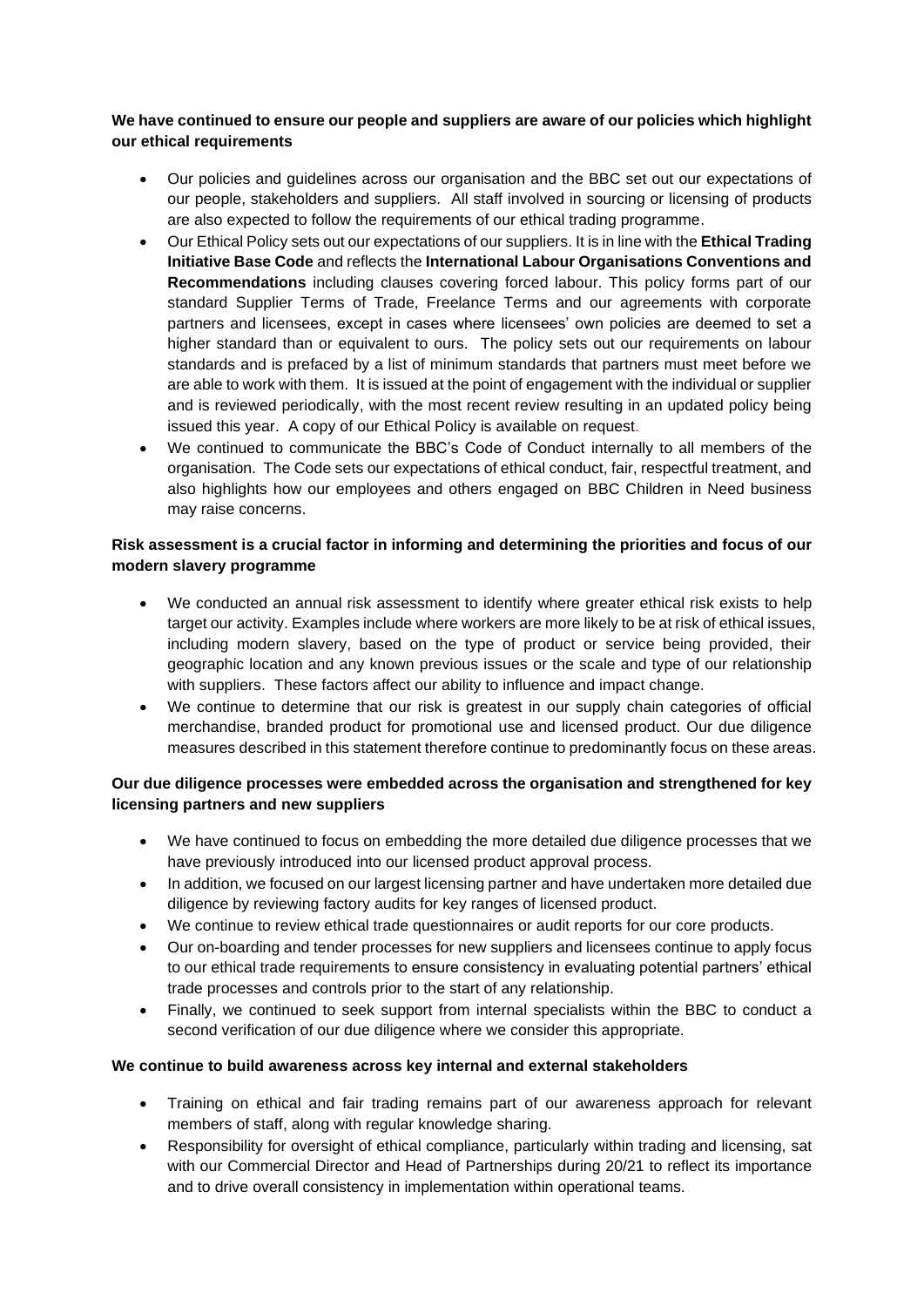- We also provide guidance documentation to product manufacturers and licensees on how to follow our ethical trading programme, underlining that minimum standards on forced labour and other serious issues must be met before a factory can be approved for production.
- Our whistleblowing policy includes human rights issues, such as modern slavery. This policy continued to be available for our staff to use if they become concerned. There were no issues relating to modern slavery raised over the last year.

# **3. FUTURE PLANS AND PRIORITIES**

We appreciate the significance of our role in helping to identify, prevent and help eradicate modern slavery. We are committed to continuously improving and evolving our practices in relation to operating a responsible organisation, sourcing products and services ethically, and helping to raise standards across the industry.

In line with our programme, during the next year we will:

- undertake an annual risk assessment to continue to inform our Modern Slavery Programme;
- review our approach in preparation for changes as a result of the government review into transparency in supply chains;
- continue to develop our programme by carrying out further reviews of our trading operations and identify any resulting actions required to strengthen our programme;
- ensure that as a condition of supply, any manufacturer or importer of BBC Children in Need core product, and/or licensed product, will need to submit a factory audit and an ethical audit, conducted within the last 12 months, and we will specify appropriate auditors; and
- Focus communications and awareness-raising activity on key risk areas.

This Statement was approved by the Board on 7 December 2021.

Keymond

Signed by Rosie Millard, Chairman